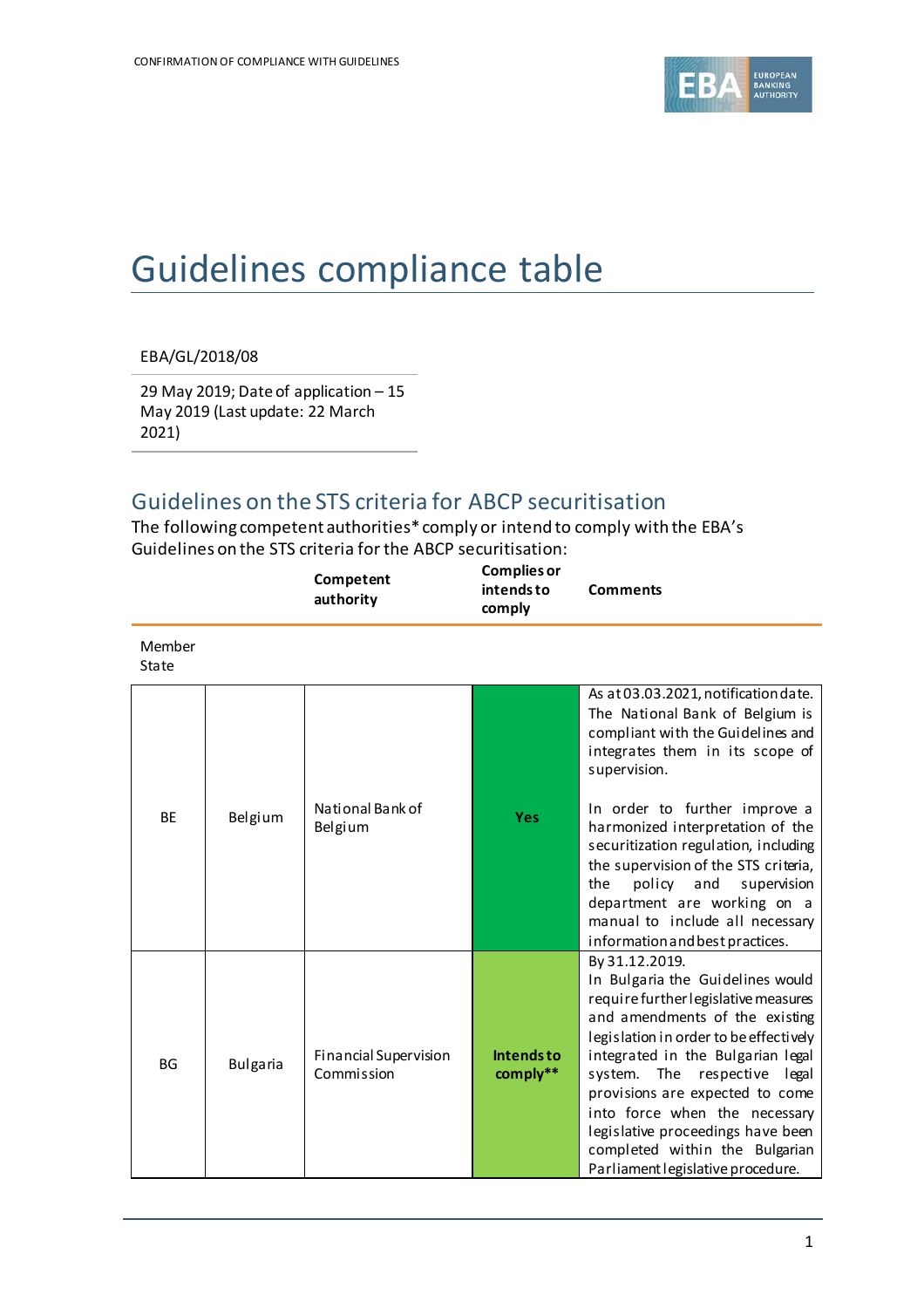

|           |                   | Competent<br>authority                                          | <b>Complies or</b><br>intends to<br>comply | <b>Comments</b>                                                                                                                                                                                                                                                                                                                                                                                                                                                                                                                                                                                                                                                                                                                                                                                                                                                                                                                                      |
|-----------|-------------------|-----------------------------------------------------------------|--------------------------------------------|------------------------------------------------------------------------------------------------------------------------------------------------------------------------------------------------------------------------------------------------------------------------------------------------------------------------------------------------------------------------------------------------------------------------------------------------------------------------------------------------------------------------------------------------------------------------------------------------------------------------------------------------------------------------------------------------------------------------------------------------------------------------------------------------------------------------------------------------------------------------------------------------------------------------------------------------------|
|           |                   | Българска народна<br>банка (Bulgarian<br>National Bank)         | <b>Intendsto</b><br>comply**               | By 20.05.2019.                                                                                                                                                                                                                                                                                                                                                                                                                                                                                                                                                                                                                                                                                                                                                                                                                                                                                                                                       |
| CZ        | Czech<br>Republic | <b>Czech National Bank</b>                                      | <b>Intendsto</b><br>comply**               | By 15.05.2019.                                                                                                                                                                                                                                                                                                                                                                                                                                                                                                                                                                                                                                                                                                                                                                                                                                                                                                                                       |
| <b>DK</b> | Denmark           | Finanstilsynet                                                  | <b>Yes</b>                                 | As at 08.03.2021, notification date.<br>The guideline is an elaboration on<br>the STS-criteria, aimed at ensuring<br>consistency of interpretation. Thus,<br>it has not been necessary to adopt<br>any formal measures, to comply<br>with the guideline. The Danish FSA<br>has taken note of the guideline and<br>will adhere to it when interpreting<br>the STS-criteria.                                                                                                                                                                                                                                                                                                                                                                                                                                                                                                                                                                           |
| DE        | Germany           | Bundes anstalt für<br>Finanzdienstleistungsau<br>fsicht (BaFin) | <b>Yes</b>                                 | As at 01.07.2019, notification date.                                                                                                                                                                                                                                                                                                                                                                                                                                                                                                                                                                                                                                                                                                                                                                                                                                                                                                                 |
| EE        | Estonia           | Finantsinspektsioon                                             | <b>Yes</b>                                 | As at 01.04.2019, notification date.                                                                                                                                                                                                                                                                                                                                                                                                                                                                                                                                                                                                                                                                                                                                                                                                                                                                                                                 |
|           |                   | Central Bank of Ireland                                         | <b>Yes</b>                                 | As at 15.05.2019, notification date.                                                                                                                                                                                                                                                                                                                                                                                                                                                                                                                                                                                                                                                                                                                                                                                                                                                                                                                 |
| IE        | Ireland           | The Pension Authority                                           | Intends to<br>comply**                     | By such time as the necessary<br>legislative<br>regulatory<br>or<br>proceedings have been completed.<br>The Pensions Authority is the<br>National Competent Authority for<br>the purposes of Article 5 of<br>Directive (EU) 2017 /2402 of the<br>European Parliament and of the<br>council of 12 December 2017 laying<br>down a general framework for<br>securitisation and creating a specific<br>framework for simple, transparent<br>standardised securitisation<br>and<br>regulation. The Pensions Authority<br>is awaiting the transposition of the<br>IORP II Directive (EU) 2016/2341 of<br>the European Parliament and of the<br>council of 14 December 2016 on the<br>activities and<br>supervision<br>οf<br>institutions<br>for<br>occupational<br>retirement provision (IORPs). The<br>Pension Authority anticipates that<br>the transposition of Article 25 of<br>IORP II will provide us with the<br>ability to supervise compliance by |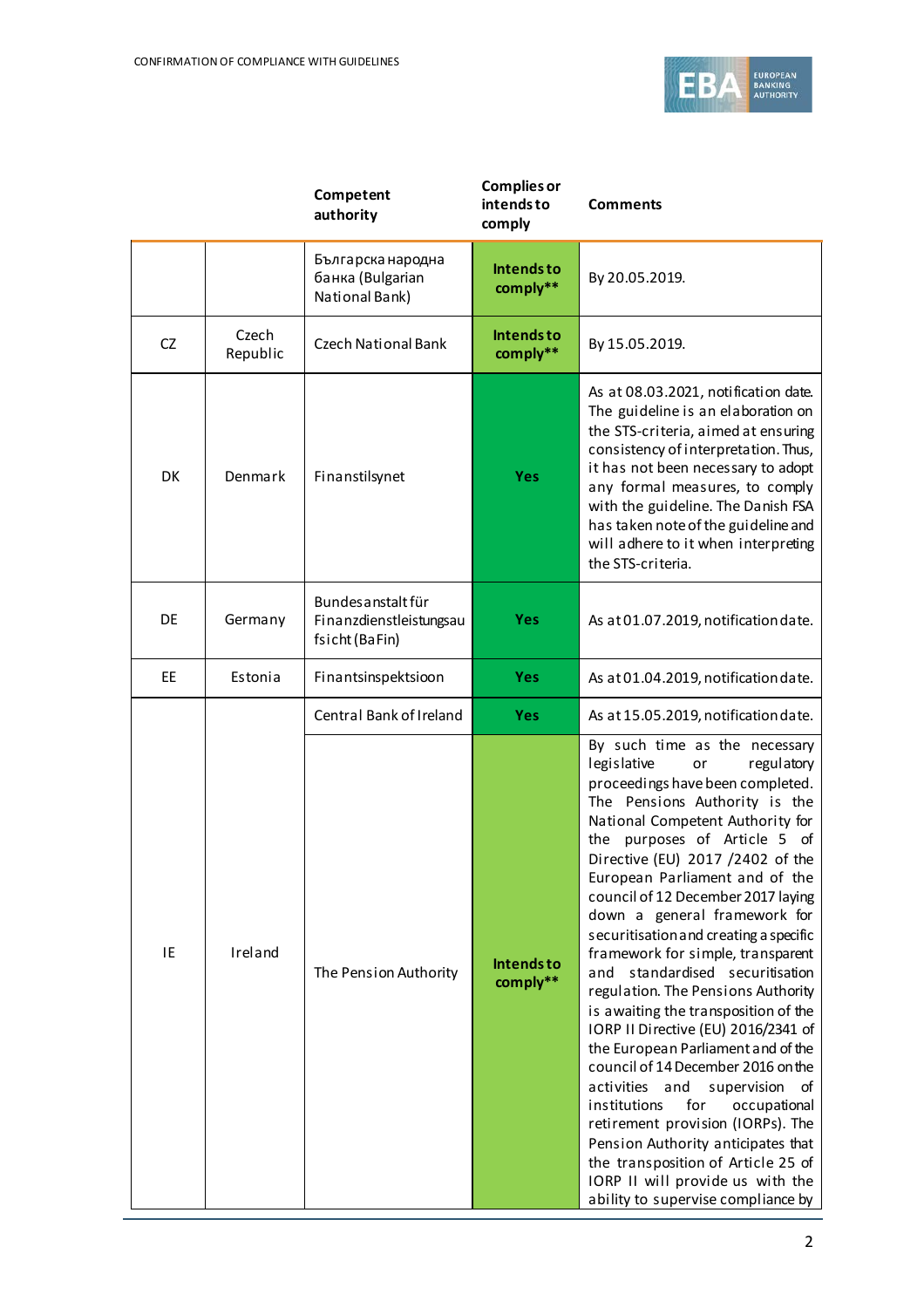

|           |         | Competent<br>authority                                                    | <b>Complies or</b><br>intends to<br>comply | <b>Comments</b>                                                                                                                                                                                                                                                                                                                                                                                                                                                                                                                                                                             |
|-----------|---------|---------------------------------------------------------------------------|--------------------------------------------|---------------------------------------------------------------------------------------------------------------------------------------------------------------------------------------------------------------------------------------------------------------------------------------------------------------------------------------------------------------------------------------------------------------------------------------------------------------------------------------------------------------------------------------------------------------------------------------------|
|           |         |                                                                           |                                            | IORPs with the guidelines on the STS<br>criteria for ABCP securitization.                                                                                                                                                                                                                                                                                                                                                                                                                                                                                                                   |
|           |         | <b>Bank of Greece</b><br>(Private Insurance<br>Supervision<br>Department) | <b>Intendsto</b><br>comply**               | Intends to comply by 31.12.2020.                                                                                                                                                                                                                                                                                                                                                                                                                                                                                                                                                            |
| EL.       | Greece  | <b>Bank of Greece</b><br>(Banking Supervision<br>Department)              | <b>Intendsto</b><br>comply**               | Intends to comply by such time as<br>the<br>necessary legislative or<br>regulatory proceedings have been<br>completed.                                                                                                                                                                                                                                                                                                                                                                                                                                                                      |
|           |         | Hellenic Capital Market<br>Commission                                     | <b>Yes</b>                                 | As at 24.01.2020, notification date.                                                                                                                                                                                                                                                                                                                                                                                                                                                                                                                                                        |
| <b>HR</b> | Croatia | Hrvatska narodna<br>banka (Croatian<br>National Bank)                     | <b>Yes</b>                                 | As at 18.06.2020, notification date.<br>By the adoption of the Act<br>Implementing Regulation (EU) No<br>2017/2402 (in force from June 6th,<br>2020), the Republic of Croatia<br>fulfilled all the preconditions for the<br>application of the EBA Guidelines on<br><b>STS</b><br>criteria for<br>ABCP<br>the<br>securitization, (EBA/GL/2018/08).<br>In order to inform credit institutions<br>about the beginning of the<br>application of the Guidelines, the<br>Croatian National Bank sent a<br>circular to all credit institutions<br>explaining<br>above-mentioned<br>circumstances. |
| ES        | Spain   | Banco de España                                                           | <b>Yes</b>                                 | Banco de Espana complies with the<br>Guidelines as of the date of this<br>notification insofar it is competent<br>according to Article 29{1)(e) of<br>Regulation (EU) 2017/2402 of the<br>European Parliament and of the<br>Council of 12 December 2017 laying<br>down a general framework for<br>securitisation and creating a specific<br>framework for simple, transparent<br>and standardised securitisation,<br>amending<br>Directives<br>and<br>2009/65/EC, 2009/138/EC and<br>2011/61/EU and Regulations (EC)<br>1060/2009 and (EU) No<br>No<br>648/2012 (OJ L347, 28.12.201)        |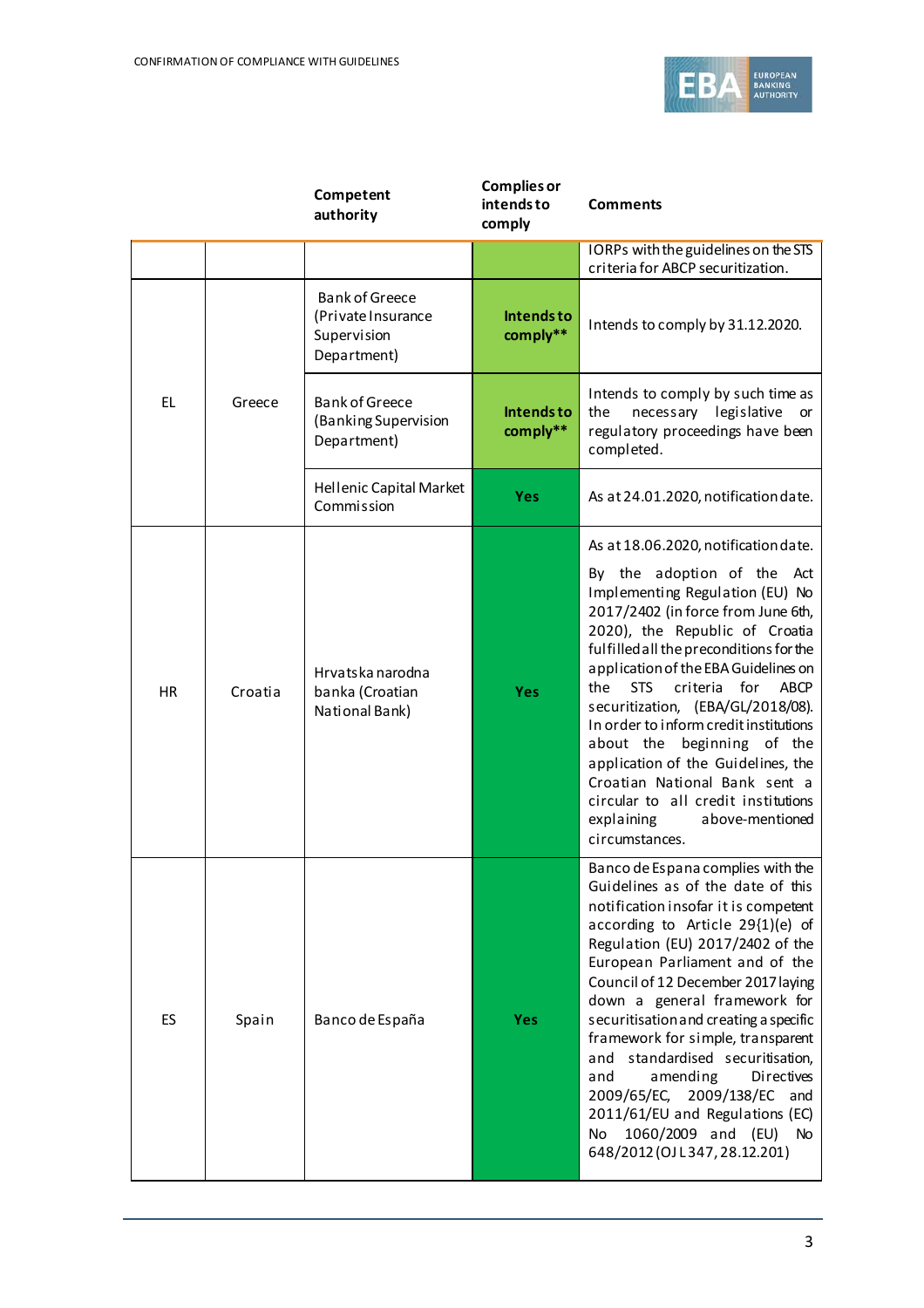

|           |                  | Competent<br>authority                                       | <b>Complies or</b><br>intends to<br>comply | <b>Comments</b>                                                                                                                                                                                                                                                                                                                                                                                                                                                                                                                                                                               |
|-----------|------------------|--------------------------------------------------------------|--------------------------------------------|-----------------------------------------------------------------------------------------------------------------------------------------------------------------------------------------------------------------------------------------------------------------------------------------------------------------------------------------------------------------------------------------------------------------------------------------------------------------------------------------------------------------------------------------------------------------------------------------------|
|           |                  | Dirección General de<br>Seguros y Fondos de<br>Pensiones     | <b>Yes</b>                                 | Dirección General de Seguros y<br>Fondos de Pensiones complies with<br>the Guidelines as of 19 September<br>2019.                                                                                                                                                                                                                                                                                                                                                                                                                                                                             |
| <b>FR</b> | France           | Autorité de Contrôle<br>Prudentiel et de<br>Résolution       | <b>Yes</b>                                 |                                                                                                                                                                                                                                                                                                                                                                                                                                                                                                                                                                                               |
|           |                  | Autorité des marchés<br>financiers                           | <b>Yes</b>                                 |                                                                                                                                                                                                                                                                                                                                                                                                                                                                                                                                                                                               |
| IT        | Italy            | Bank of Italy                                                | <b>Intendsto</b><br>comply**               | By such time as the necessary<br>legislative<br>and<br>regulatory<br>proceedings have been completed.<br>In Italy the legislative process for<br>the designation of the relevant<br>competent authority (pursuant to<br>article 29(5) of Regulation EU<br>2017/2402) is still in progress.<br>Indeed the implementation of the<br>GL requires first a change in the<br>primary regulation, not<br>yet<br>finalized, and, thereafter, the Bank<br>of Italy supervisory manual (Circular<br>285 "Regulations for the<br>n.<br>supervision of banks") could be<br>updated to comply with the GL. |
| <b>CY</b> | Cyprus           | Central Bank of Cyprus                                       | <b>Yes</b>                                 | As at 16.05.2019, notification date.                                                                                                                                                                                                                                                                                                                                                                                                                                                                                                                                                          |
| LV        | Latvia           | <b>Financial and Capital</b><br>Market Commission            | <b>Intendsto</b><br>comply**               | By the date a relevant instrument<br>exists in my jurisdiction.                                                                                                                                                                                                                                                                                                                                                                                                                                                                                                                               |
| LT        | <b>Lithuania</b> | Bank of Lithuania                                            | <b>Yes</b>                                 | As at 20.05.2019, notification date.                                                                                                                                                                                                                                                                                                                                                                                                                                                                                                                                                          |
| LU        | Luxembourg       | Commission de<br>Surveillance du Secteur<br>Financier (CSSF) | <b>Yes</b>                                 | As at 20.05.2019, notification date.<br>https://www.cssf.lu/wp-<br>content/uploads/cssf19 719eng.pd<br>f                                                                                                                                                                                                                                                                                                                                                                                                                                                                                      |
|           |                  | Commissariataux<br>Assurances                                | <b>Intendsto</b><br>comply**               | By the date of entry into force of the<br>Luxembourg law implementing art<br>29. Of Regulation (EU) 2017/2402.                                                                                                                                                                                                                                                                                                                                                                                                                                                                                |
| HU        | Hungary          | Central Bank of<br>Hungary                                   | Intends to<br>comply**                     | By 01.01.2020.                                                                                                                                                                                                                                                                                                                                                                                                                                                                                                                                                                                |
| MT        | Malta            | Malta Financial Services<br>Authority (MFSA)                 | Intends to<br>comply**                     | By such time as the necessary<br>legislative<br>regulatory<br>or<br>proceedings have been completed.                                                                                                                                                                                                                                                                                                                                                                                                                                                                                          |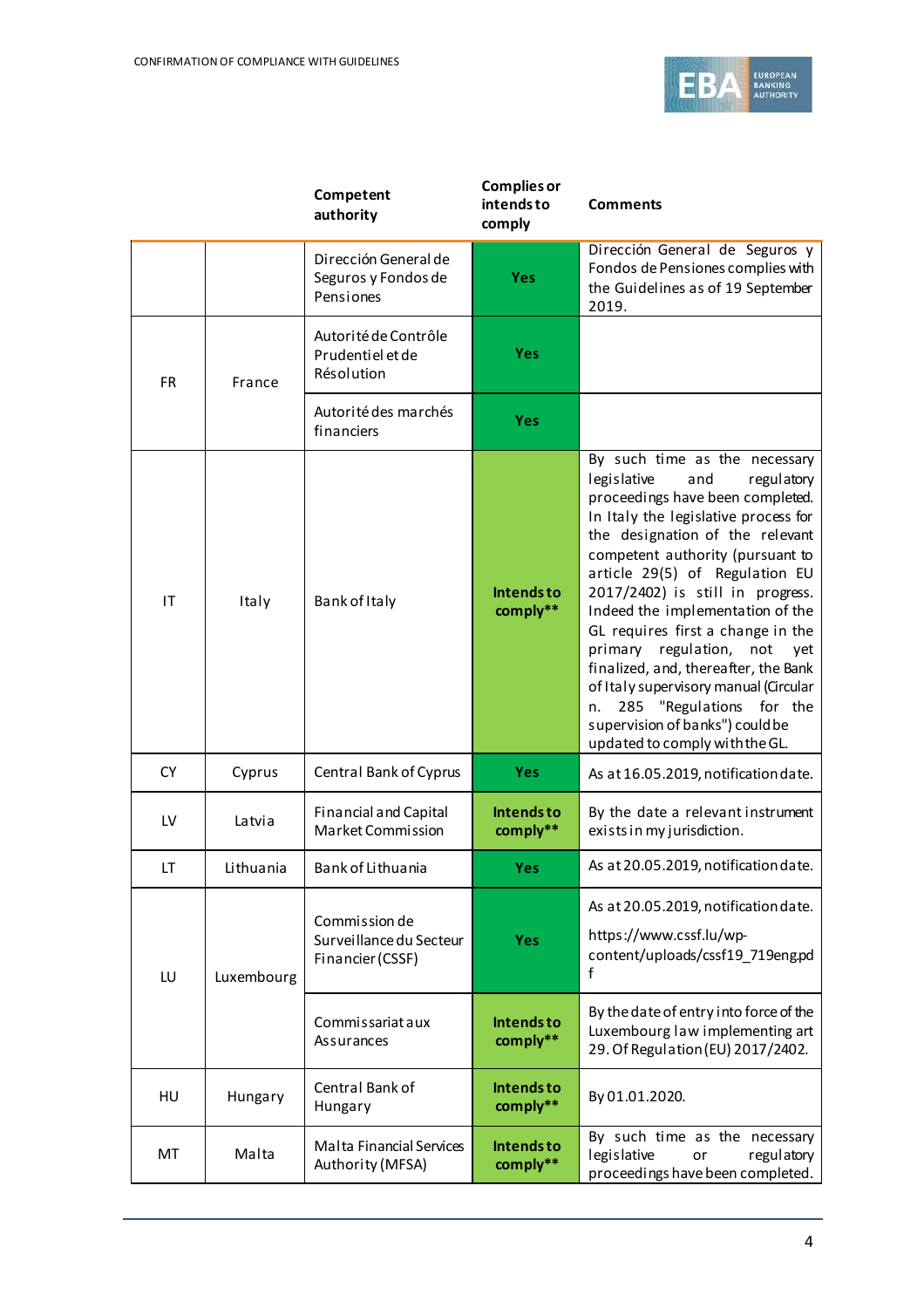

|           |             | Competent<br>authority                 | <b>Complies or</b><br>intends to<br>comply | <b>Comments</b>                                                                                                                                                                                                                                                                                                                                                                                                                                                                                                                                                                                                                                                                                                                                                                                                                                                                                                                                                                                                                                                                                                                                                                                                                                                                                                                                                                                                                                           |
|-----------|-------------|----------------------------------------|--------------------------------------------|-----------------------------------------------------------------------------------------------------------------------------------------------------------------------------------------------------------------------------------------------------------------------------------------------------------------------------------------------------------------------------------------------------------------------------------------------------------------------------------------------------------------------------------------------------------------------------------------------------------------------------------------------------------------------------------------------------------------------------------------------------------------------------------------------------------------------------------------------------------------------------------------------------------------------------------------------------------------------------------------------------------------------------------------------------------------------------------------------------------------------------------------------------------------------------------------------------------------------------------------------------------------------------------------------------------------------------------------------------------------------------------------------------------------------------------------------------------|
| <b>NL</b> | Netherlands | De Nederlandsche Bank<br>(DNB)         | <b>Yes</b>                                 | As at 22.02.2019, notification date.                                                                                                                                                                                                                                                                                                                                                                                                                                                                                                                                                                                                                                                                                                                                                                                                                                                                                                                                                                                                                                                                                                                                                                                                                                                                                                                                                                                                                      |
| AT        | Austria     | Austrian Financial<br>Market Authority | <b>Yes</b>                                 | As at 20.05.2019, notification date.                                                                                                                                                                                                                                                                                                                                                                                                                                                                                                                                                                                                                                                                                                                                                                                                                                                                                                                                                                                                                                                                                                                                                                                                                                                                                                                                                                                                                      |
| PL        | Poland      | Komisja Nadzoru<br>Finansowego         | <b>Yes</b>                                 | As at 20.05.2019, notification date                                                                                                                                                                                                                                                                                                                                                                                                                                                                                                                                                                                                                                                                                                                                                                                                                                                                                                                                                                                                                                                                                                                                                                                                                                                                                                                                                                                                                       |
| PT        | Portugal    | Banco de Portugal                      | <b>Yes</b>                                 | As of 16.01.2020, BdP complies with<br>the Guidelines on the STS criteria<br>for<br><b>ABCP</b><br>securitisation<br>(EBA/GL/2018/08) and non-ABCP<br>securitisation (EBA/GL/2018/09).<br>Explanation:<br>On 27 March 2019, BdP provided<br>indication in its institutional website<br>that<br>institutions<br>under<br>its<br>supervision are expected to comply<br>with the two set of Guidelines on<br><b>STS</b><br>criteria<br>for<br><b>ABCP</b><br>the<br>(EBA/GL/2018/08)<br>securitisation<br>and on the STS criteria for non-ABCP<br>securitisation (EBA/GL/2018/09).<br>On 20 May 2019, BdP notified EBA<br>of its intention to comply with the<br>Guidelines by 31 May as the<br>competent authority under Article<br>of<br>Regulation<br>29(1)(e)<br>(UE)<br>2017/2402 for the supervision of<br>the due diligence requirements<br>applicable to less significant credit<br>institutions and investment firms<br>acting as institutional investors<br>under Article 5 of Regulation (UE)<br>2017/2402.<br>Subsequently,<br>BdP<br>issued<br>- a<br>regulation (Instruction of BdP No.<br>of<br>7/2019<br>30<br>May<br>2019,<br>implementing EBA/GL/2018/08 and<br>EBA/GL/2018/09<br>into<br>the<br>Portuguese legal framework and<br>published in the Official Bulletin of<br>BdP on 30 May), with applicable<br>date as of 31 May 2019, requiring<br>the above mentioned entities to<br>comply with both Guidelines on the<br>STS criteria. |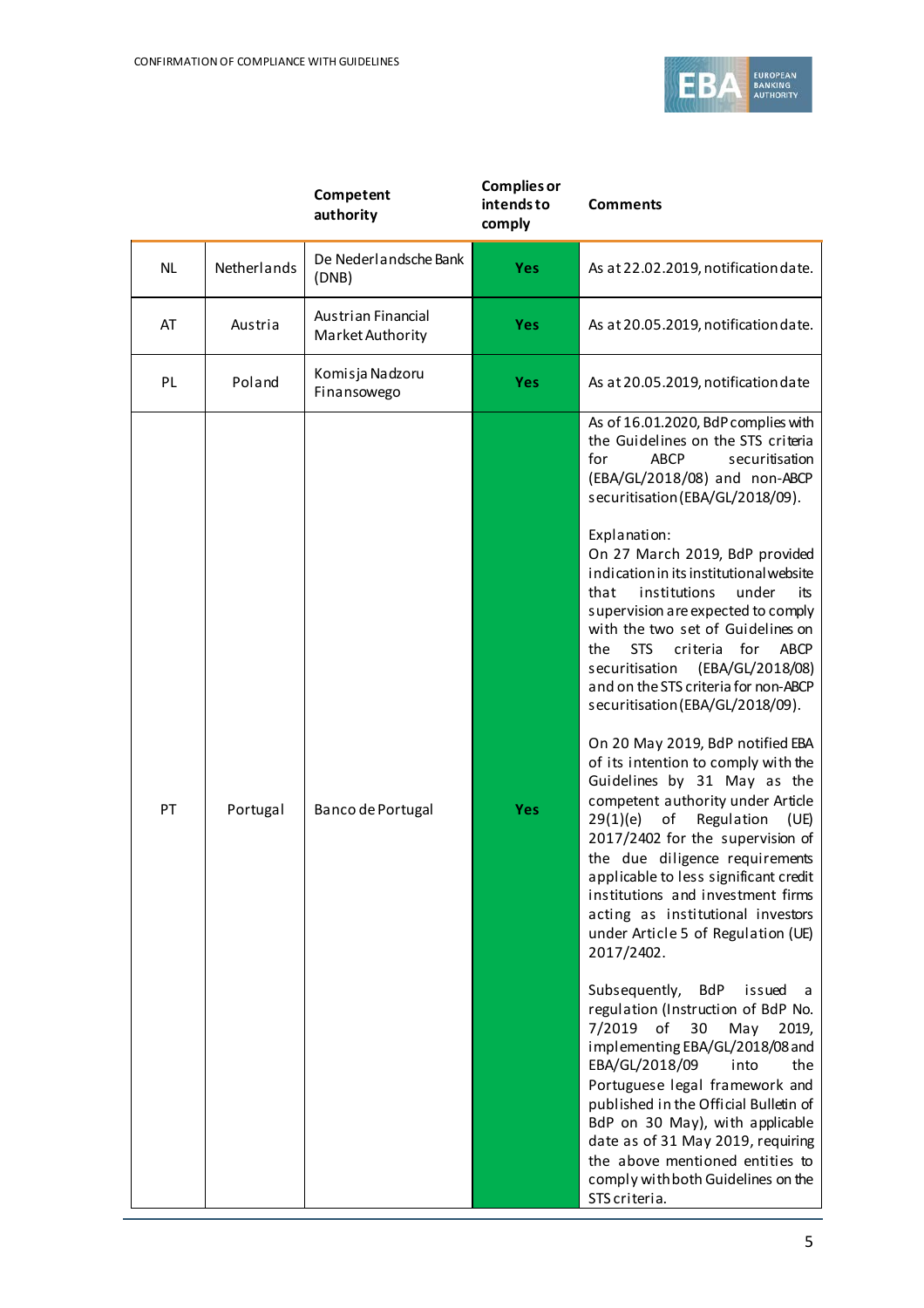

| Competent<br>authority | <b>Complies or</b><br>intends to<br>comply | <b>Comments</b>                                                                                                                                                                                                                                                                                                                                                                                                                                                                                                                                                                                                                                                                                                                                                                                                                                                                                                                                                                                                                                                                                                              |
|------------------------|--------------------------------------------|------------------------------------------------------------------------------------------------------------------------------------------------------------------------------------------------------------------------------------------------------------------------------------------------------------------------------------------------------------------------------------------------------------------------------------------------------------------------------------------------------------------------------------------------------------------------------------------------------------------------------------------------------------------------------------------------------------------------------------------------------------------------------------------------------------------------------------------------------------------------------------------------------------------------------------------------------------------------------------------------------------------------------------------------------------------------------------------------------------------------------|
|                        |                                            | Furthermore, according to Article<br>29(5) of Regulation (UE) 2017/2402,<br>Member States shall designate the<br>competent authorities to supervise<br>the compliance by the various<br>entities with Article 18 to 28 of the<br>same regulation. In Portugal, the<br>formal<br>nomination<br>of<br>such<br>competent authorities occurred<br>with the enactment of the Law No.<br>69/2019, of 28 August, published in<br>the Portuguese Official Journal on<br>28 August 2019. The text of the Law<br>(in its original version in Portuguese<br>is available at the following<br>hyperlink:<br>https://data.dre.pt/eli/lei/69/2019<br>/08/28/p/dre.<br>In addition to being the competent<br>authority under Article 29(1)(e) of<br>Regulation (UE) 2017/2402 for the<br>supervision of compliance with its<br>Article 5, in light of same Regulation<br>(see Article 29) and the above<br>mentioned Law (see new Article<br>66.º-A of the Decree-Law No.<br>453/99, of 5 November,<br>as<br>amended by the Law), BdP is also<br>responsible for the supervision of<br>compliance with Article 25(4) of this<br>Regulation. |
|                        |                                            | Consequently, as anticipated in its<br>notification to EBA on 20 May 2019<br>in order to ensure full compliance<br>with the Guidelines, BdP issued a<br>new regulation (Instruction of BdP<br>No. 1/2020, of 15 January 2020,<br>amending Instruction of BdP No.<br>7/2019 of 30 May 2019, and<br>published in the Official Bulletin of<br>BdP on 15 January), with applicable<br>date as of 16 January 2020,<br>requiring credit institutions acting<br>as sponsors under Article 25(4) to<br>comply with both Guidelines on the<br>STS criteria.                                                                                                                                                                                                                                                                                                                                                                                                                                                                                                                                                                           |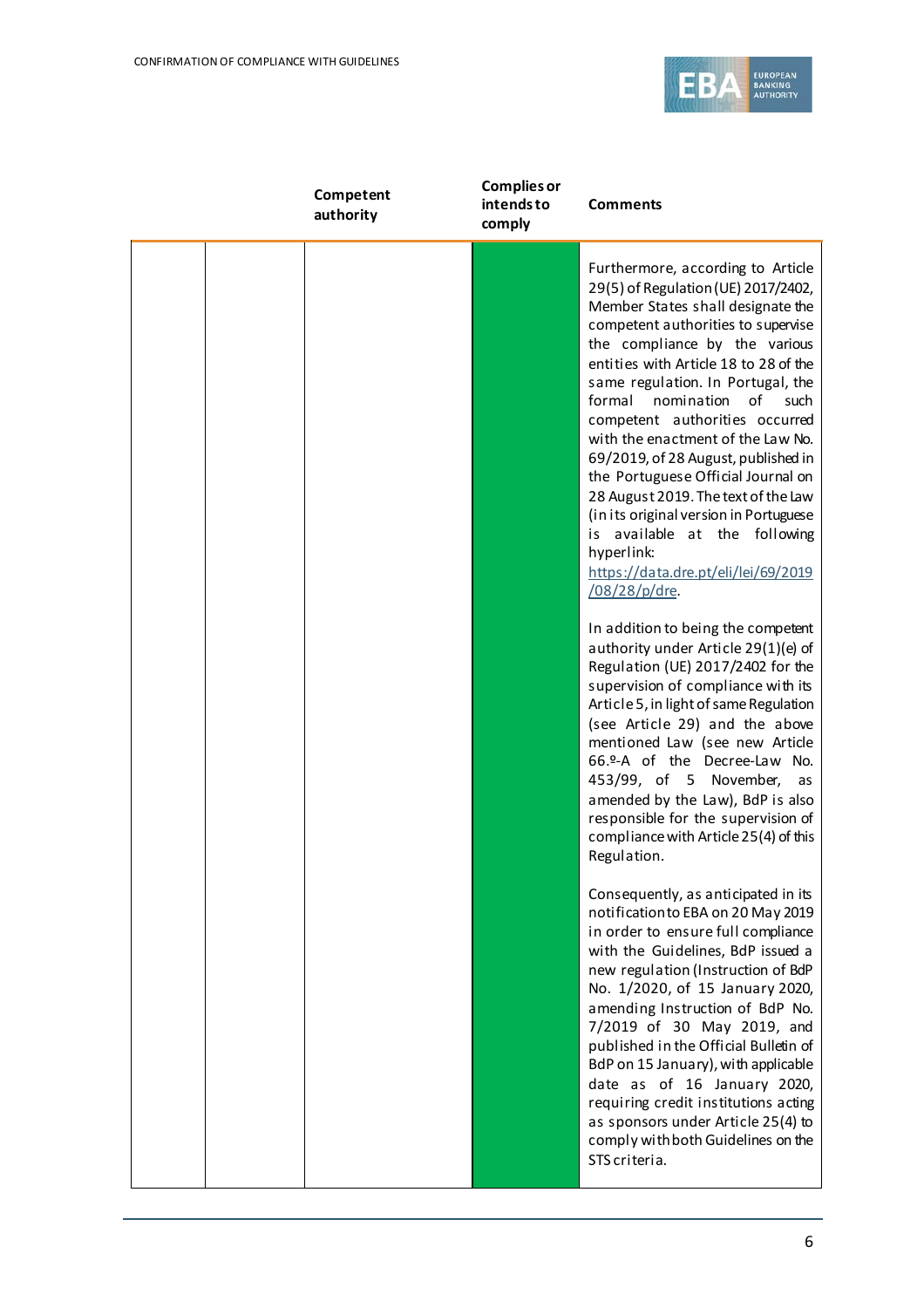

| Competent<br>authority                                                 | <b>Complies or</b><br>intends to<br>comply | <b>Comments</b>                                                                                                                                                                                                                                                                                                                                                                                                                                                                                                                                                                                                      |
|------------------------------------------------------------------------|--------------------------------------------|----------------------------------------------------------------------------------------------------------------------------------------------------------------------------------------------------------------------------------------------------------------------------------------------------------------------------------------------------------------------------------------------------------------------------------------------------------------------------------------------------------------------------------------------------------------------------------------------------------------------|
|                                                                        |                                            | The text of both instructions (in its<br>original version in Portuguese) is<br>available<br>at<br>the<br>following<br>hyperlinks:                                                                                                                                                                                                                                                                                                                                                                                                                                                                                    |
|                                                                        |                                            | https://www.bportugal.pt/instruca<br>o/72019<br>https://www.bportugal.pt/instruca<br>0/12020                                                                                                                                                                                                                                                                                                                                                                                                                                                                                                                         |
|                                                                        |                                            | Intends to comply with the<br>Guidelines by such time as the<br>necessary regulatory proceedings<br>have been completed.<br>The ASF is the competent authority,                                                                                                                                                                                                                                                                                                                                                                                                                                                      |
| Autoridade de<br>Supervisao de Seguros<br>e Fundos de Pensoes<br>(ASF) | <b>Intendsto</b><br>comply**               | under subparagraphs a) and d) of<br>paragraph 1 of article 29 of<br>Regulation (UE) 2017/2402, of the<br>EP and the Council of 12 December<br>2017, laying down a general<br>framework<br>securitisation<br>and<br>amending Directives 2009/65/EC,<br>2009/138/EC and 2011/61/EU and<br>Regulation (EC) No 1060/2009 and<br>(EU)<br>No 648/2012, for the<br>supervision of the due diligence<br>requirements<br>applicable<br>to<br>insurance<br>rei nsurance<br>and<br>undertaking and to institutions for<br>occupational retirement provision<br>under<br>article<br>of<br>5<br>the<br>aforementioned Regulation. |
|                                                                        |                                            | At national level, ASF's designation<br>as the competent supervisory in this<br>occurred<br>with<br>the<br>matter<br>enactment of Law No. 69/2019, of<br>28<br>August, published in the<br>Portuguese Official Journal on 28<br>August<br>2019<br>(available,<br>in<br>Portuguese,<br>at<br>https://data.dre.pt/eli/lei/69/2019<br>/08/28/p/dre).                                                                                                                                                                                                                                                                    |
|                                                                        |                                            | In order to ensure compliance by its<br>supervised entities with both the<br>Guidelines EBA/GL/2018/08 and<br>EBA/GL/2018/09, ASF intends to<br>issue a regulation following a public<br>consultation procedure, which is                                                                                                                                                                                                                                                                                                                                                                                            |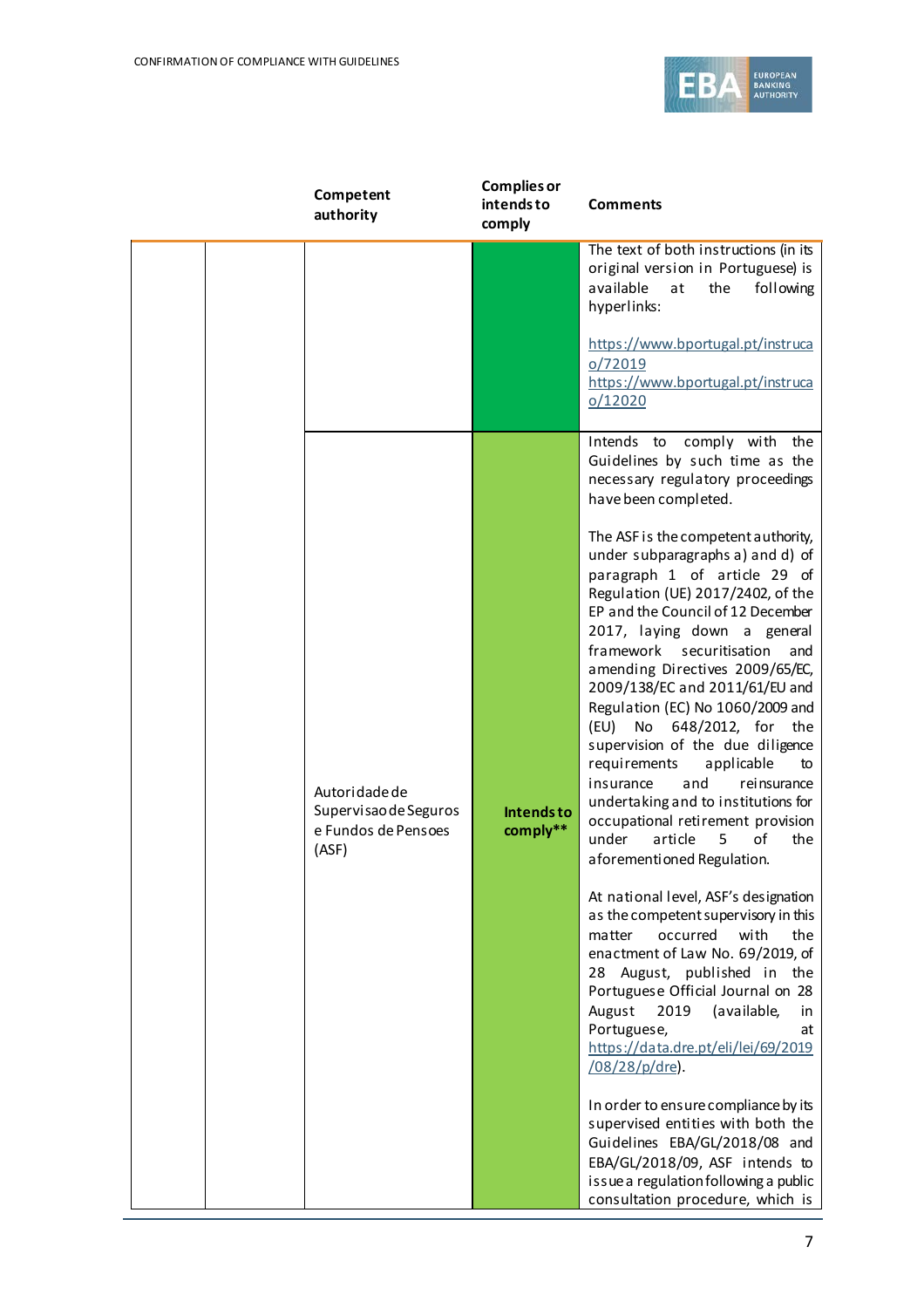

| Competent<br>authority                        | <b>Complies or</b><br>intends to<br>comply | <b>Comments</b>                                                                                                                                                                                                                                                                                                                                                                                                                                                                                                                                                                                                                                                                                                                                                                                                                                                                                                                                                                                                                                     |
|-----------------------------------------------|--------------------------------------------|-----------------------------------------------------------------------------------------------------------------------------------------------------------------------------------------------------------------------------------------------------------------------------------------------------------------------------------------------------------------------------------------------------------------------------------------------------------------------------------------------------------------------------------------------------------------------------------------------------------------------------------------------------------------------------------------------------------------------------------------------------------------------------------------------------------------------------------------------------------------------------------------------------------------------------------------------------------------------------------------------------------------------------------------------------|
|                                               |                                            | mandatory according to<br>ASF's<br>Statutes.                                                                                                                                                                                                                                                                                                                                                                                                                                                                                                                                                                                                                                                                                                                                                                                                                                                                                                                                                                                                        |
|                                               |                                            | Nevertheless, please note that, on<br>27th March 2019 (after the<br>publication of the Guidelines in the<br>official languages of the EU), ASF<br>published an announcement on its<br>website where it is stated that<br>national competent authorities and<br>institutions<br>under<br>the<br>its<br>supervision are expected to comply<br>with the Guidelines since the entry<br>into force of Regulation (UE)<br>2017/2402 (the announcement is<br>available<br>at<br>https://www.asf.com.pt/NR/rdonly<br>res/EE225A57-D44C-491A-A16E-<br>53962FFC077A/0/ComunicadoDivul<br>ga%C3%A7%C3%A3oGLEBAVF.pfd).                                                                                                                                                                                                                                                                                                                                                                                                                                         |
| Comissao do Mercado<br>de Valores Mobiliarios | Yes                                        | <b>CMVM</b><br>complies<br>with<br>the<br>Guidelines on the STS criteria for<br><b>ABCP</b><br>securitisation<br>(EBA/GL/2018/08) and non-ABCP<br>securitisation (EBA/GL/2018/09) as<br>of the date of entering into force of<br>Law 69/2019, of 28 August 2019.<br>Further to the CMVM notificationto<br>EBA on 20 May 2019, regarding the<br>Guidelines on the STS criteria for<br><b>ABCP</b><br>securitisation<br>(EBA/GL/2018/08) and on the STS<br>criteria for non-ABCP securitisation<br>(EBA/GL/2018/09), on 28 August<br>2019 was published Law 69/2019,<br>which entered into force on 29<br>August 2019, establishing the<br>formal designation of CMVM as one<br>of the competent authorities<br>responsible for the supervision of<br>of<br>Article<br>29(5)<br>Regulation<br>2017/2402 and also, for the<br>purpose of clarity, as the competent<br>authority responsible for the<br>supervision of Article 29(1)(b) and<br>(c) of such European Regulation.<br>69/2019 is available at<br>Law<br>https://dre.pt/application/contene |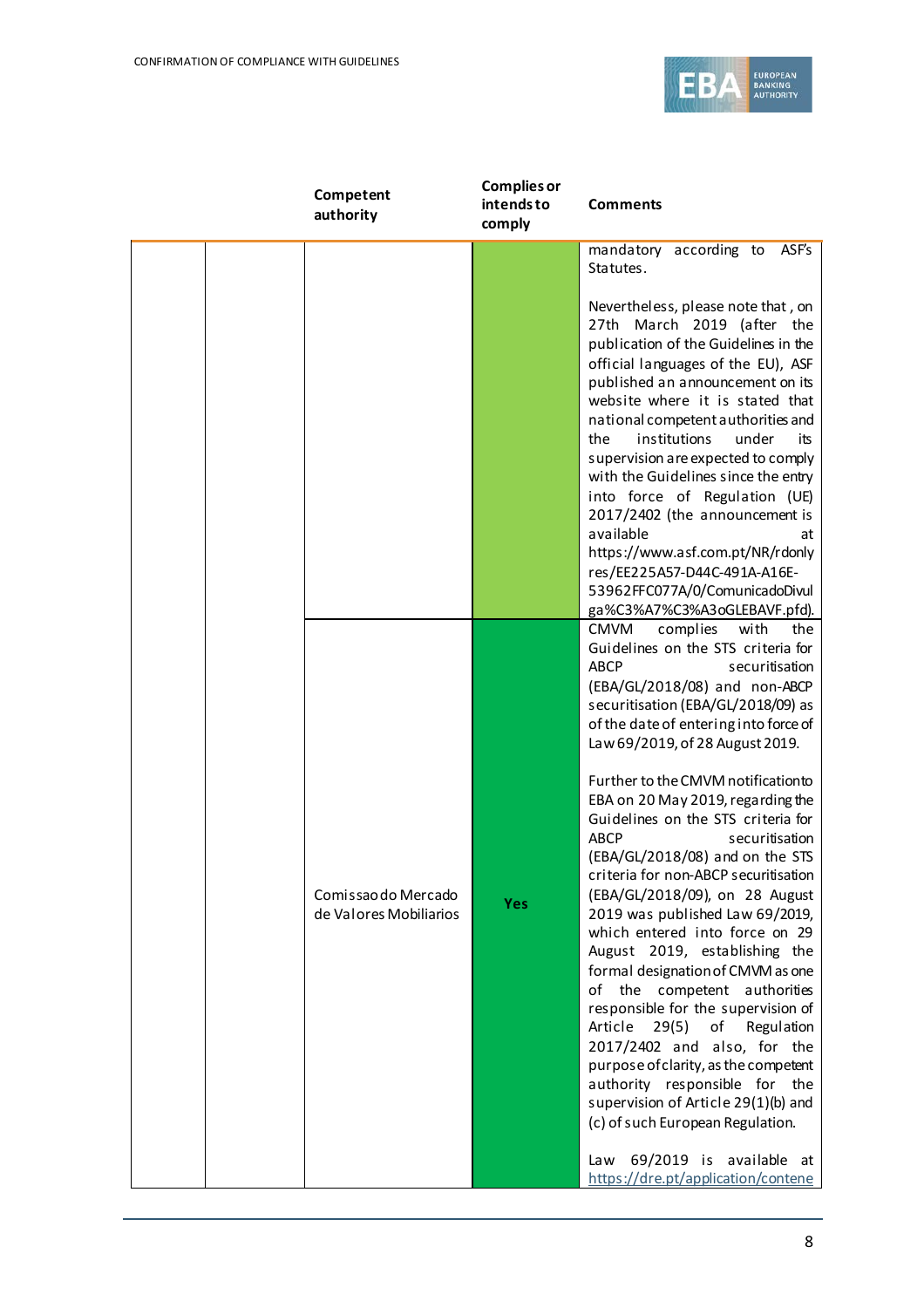

|           |         | Competent<br>authority                                  | <b>Complies or</b><br>intends to<br>comply | <b>Comments</b>                                                                                                                                                                                                                                                                                                                                                                                                                                                                                                                                                                                                                                                                                                                                                                                                                                                                                                                                           |
|-----------|---------|---------------------------------------------------------|--------------------------------------------|-----------------------------------------------------------------------------------------------------------------------------------------------------------------------------------------------------------------------------------------------------------------------------------------------------------------------------------------------------------------------------------------------------------------------------------------------------------------------------------------------------------------------------------------------------------------------------------------------------------------------------------------------------------------------------------------------------------------------------------------------------------------------------------------------------------------------------------------------------------------------------------------------------------------------------------------------------------|
|           |         |                                                         |                                            | udo/124256706<br>(in Portuguese<br>language only).                                                                                                                                                                                                                                                                                                                                                                                                                                                                                                                                                                                                                                                                                                                                                                                                                                                                                                        |
|           |         |                                                         |                                            | In addition, and further to the<br>publication of an announcement on<br>CMVM's institutional website, on<br>27 March 2019, informing the<br>entities under its supervision that<br>they are expected to comply with<br>both the referred Guidelines, on 12<br>September 2019 CMVM sent<br>circular letters to its supervised<br>entities regarding Law 69/2019, of<br>28 August, and the Guidelines.                                                                                                                                                                                                                                                                                                                                                                                                                                                                                                                                                      |
|           |         | National Bank of<br>Romania (NBR)                       | <b>Yes</b>                                 | As at 14.12.2020, notification date.<br>As per below.<br>Notification as at 20.05.2019: From<br>the date of the entry into force of<br>the relevant legislation adopted for<br>implementation<br>the<br>οf<br>the<br>Regulation (EU) 2017 /2402 and<br>within the limits of the legal powers<br>and competencies which shall be<br>granted to NBR by this legislation.                                                                                                                                                                                                                                                                                                                                                                                                                                                                                                                                                                                    |
| <b>RO</b> | Romania | Romanian Financial<br>Supervisory Authority<br>(RO FSA) | <b>Yes</b>                                 | As at 14.12.2020, notification date.<br>Considering the duration of the<br>finalization of the<br>Romanian<br>legislative process of the draft law<br>containing<br>certain<br>provisions<br>amending some capital market<br>legislation, as well as express<br>provisions<br>regarding<br>the<br>designation of ROFSA as competent<br>authority for the<br>situations<br>expressly provided for in the EU<br>Regulation 2017/2402, as well as<br>the sanctioning regime under the<br>said EU Regulation, RO FSA issued<br>Norm no. 2/2020 (implementing<br>EBA/GL/2018/08<br>and<br>EBA/GL/2018/09 into the Romanian<br>legal legislation) with applicable<br>date as of 04.02.2020.<br>After the adoption of<br>Law no.<br>158/2020 for the amendment,<br>completion and repealing of certain<br>legislative acts, as well as for the<br>establishment of certain measures<br>the<br>application<br>for<br>of<br>(EU)<br>Regulation 2017/2402 of<br>the |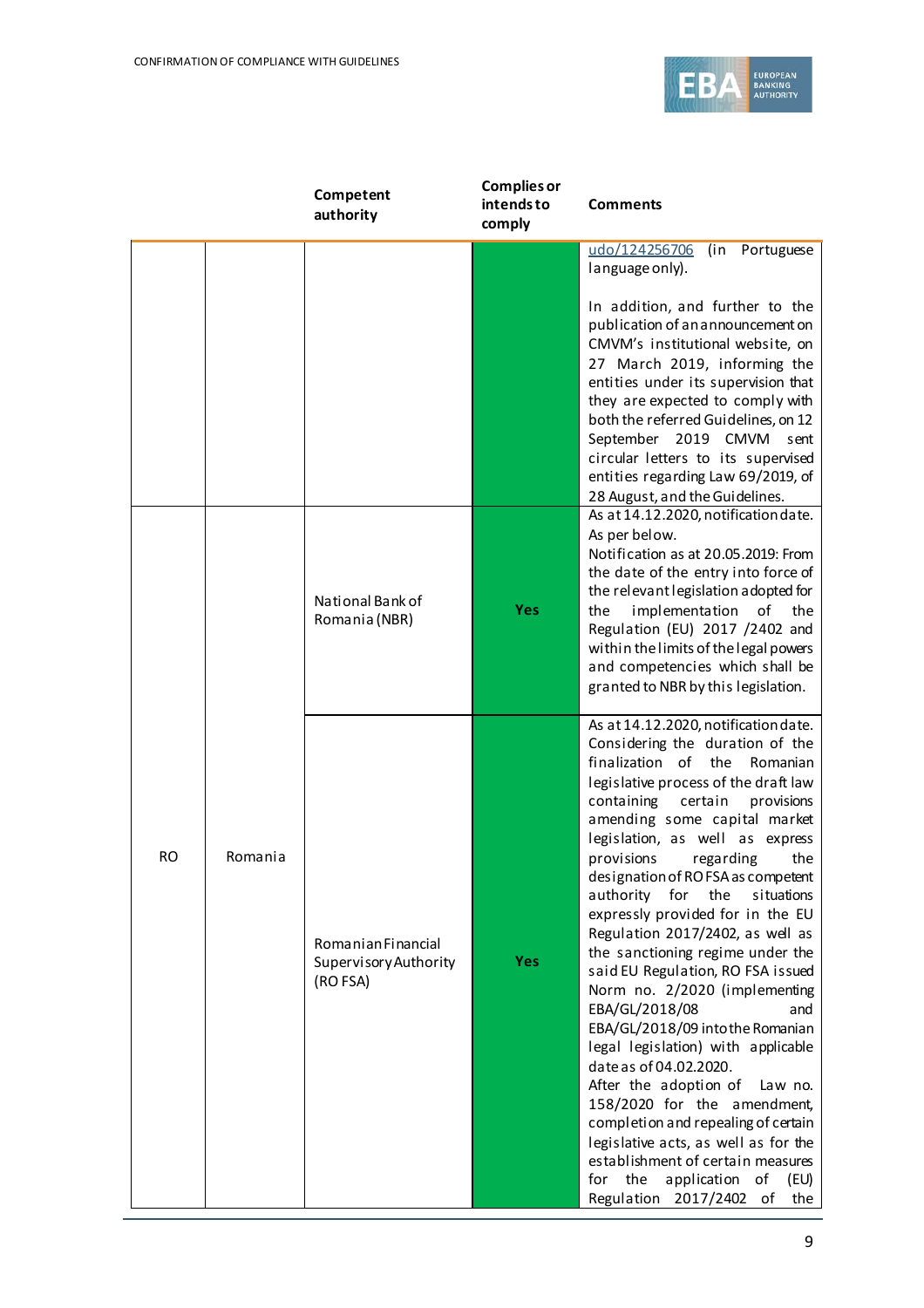

|    |          | Competent<br>authority                  | <b>Complies or</b><br>intends to<br>comply | <b>Comments</b>                                                                                                                                                                                                                                                                                                                                                                                                                                                                                                                                                                                                                                                                                                                                                                                                                                                                                                                                                                                                                                                                                                                                                                                                               |
|----|----------|-----------------------------------------|--------------------------------------------|-------------------------------------------------------------------------------------------------------------------------------------------------------------------------------------------------------------------------------------------------------------------------------------------------------------------------------------------------------------------------------------------------------------------------------------------------------------------------------------------------------------------------------------------------------------------------------------------------------------------------------------------------------------------------------------------------------------------------------------------------------------------------------------------------------------------------------------------------------------------------------------------------------------------------------------------------------------------------------------------------------------------------------------------------------------------------------------------------------------------------------------------------------------------------------------------------------------------------------|
|    |          |                                         |                                            | European Parliament and of the<br>Council of 12 December 2017 laying<br>down a general framework for<br>securitisation and creating a specific<br>framework for simple, transparent<br>and standardised securitisation,<br>amending<br><b>Directives</b><br>and<br>2009/65/EC, 2009/138/EC and<br>2011/61/EU and Regulations (EC)<br>1060/2009 and (EU)<br>No<br><b>No</b><br>648/2012, which was<br>published<br>into Romanian Official Gazette, the<br>First Part no. 673/29.07.2020 and<br>entered into force on 28 August<br>2020, in order to achieve a more<br>rigorous approach as competent<br>authority in supervising compliance<br>of participating entities, regulated<br>and supervised by the RO FSA., with<br>Article 18 to 28 of the EU Regulation<br>2017/2402, RO FSA issued Norm no.<br>40/2020 for the amendment of<br>Norm no. 2/2020 with applicable<br>date as of 05.11.2020.<br>The text of both Norms (in its<br>original version in Romanian) is<br>available<br>at<br>the<br>following<br>hyperlinks:<br>https://asfromania.ro/files/capital/<br>norme/2020/N_%2040_modif_N_2<br>2020 site26102020.pdf<br>https://asfromania.ro/files/capital/<br>norme/2020/Norma 2 2020 %20<br>Ghiduri%20EBA.pdf |
|    |          | Bank of Slovenia                        | <b>Yes</b>                                 | As at 15.05.2019, notification date.<br>Link to the measures published in<br>relevant<br>jurisdiction:<br>the<br>https://www.uradni-list.si/glasilo-<br>uradni-list-rs/vsebina/2019-01-<br>1367?sop=2019-01-1366                                                                                                                                                                                                                                                                                                                                                                                                                                                                                                                                                                                                                                                                                                                                                                                                                                                                                                                                                                                                              |
| SI | Slovenia | Agencija za trg<br>vrednostnih papirjev | <b>Intendsto</b><br>comply**               | By 24.05.2019.                                                                                                                                                                                                                                                                                                                                                                                                                                                                                                                                                                                                                                                                                                                                                                                                                                                                                                                                                                                                                                                                                                                                                                                                                |
|    |          | Insurance Supervision<br>Agency (ISA)   | <b>Intendsto</b><br>comply**               | By the application date of the<br>Guidelines (15.05.2019).<br>The ISA intends to comply with the<br>Guidelines in accordance with the<br>ISA's duties and competences under<br>Art. 29(1)-(5) of the Regulation (EU)<br>2402/2017 laying down a general<br>framework for securitisation and                                                                                                                                                                                                                                                                                                                                                                                                                                                                                                                                                                                                                                                                                                                                                                                                                                                                                                                                   |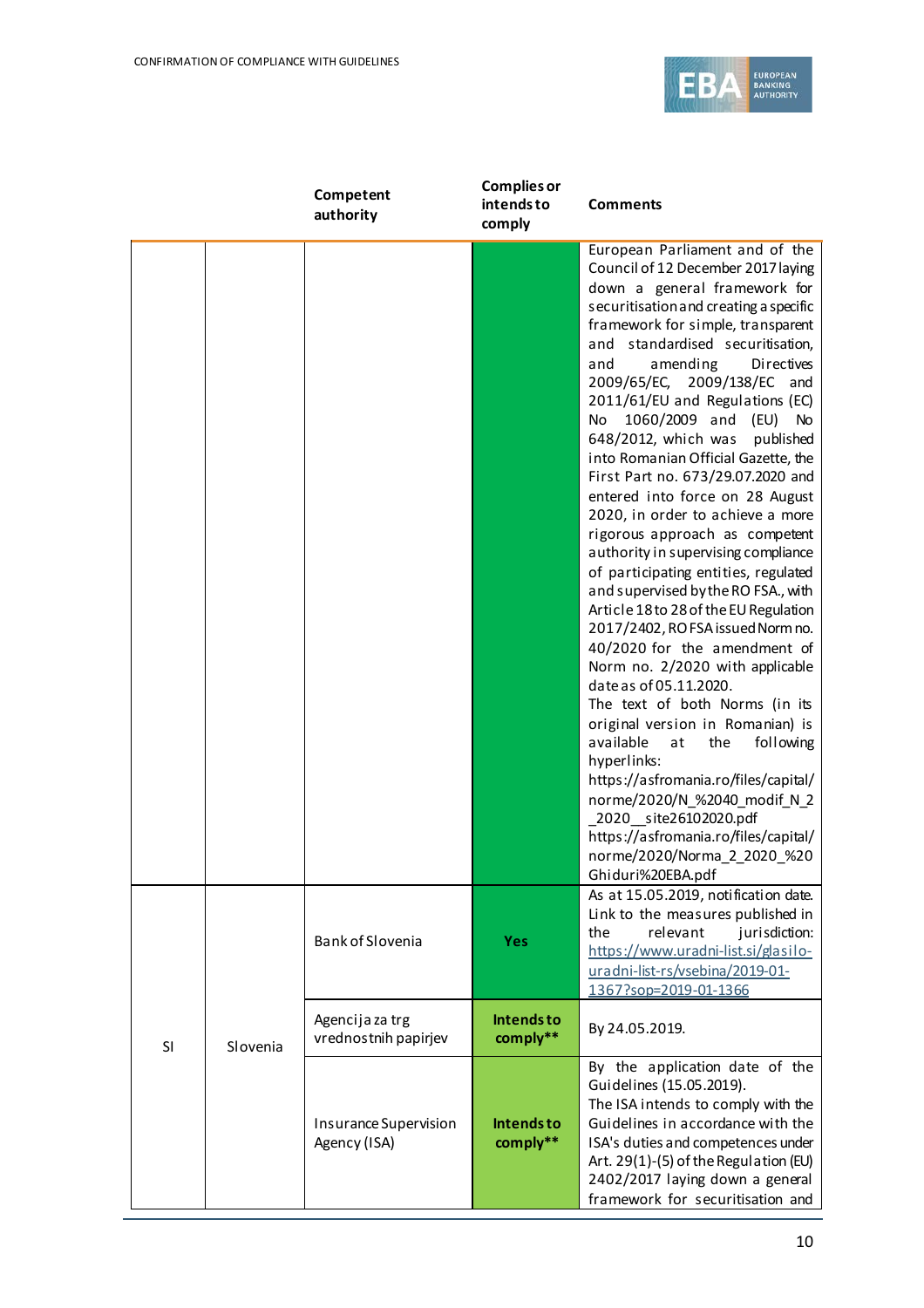

|           |          | Competent<br>authority         | <b>Complies or</b><br>intends to<br>comply | <b>Comments</b>                                                                                                                                                                                                                                                                                                                                                                      |
|-----------|----------|--------------------------------|--------------------------------------------|--------------------------------------------------------------------------------------------------------------------------------------------------------------------------------------------------------------------------------------------------------------------------------------------------------------------------------------------------------------------------------------|
|           |          |                                |                                            | creating a specific framework for<br>simple,<br>transparent<br>and<br>standardised securitisation, and<br>amending Directives 2009/65/EC,<br>2009/138/EC and 2011/61/EU,<br>and under Regulations (EC) No<br>10060/2009 and (EU) No 648/2012;<br>hereinafter SecReg) in respect of<br>the Law on implementing SecReg<br>(Official Gazette of the Republic<br>Slovenia, No. 22/2019). |
| <b>SK</b> | Slovakia | Národná banka<br>Slovenska     | <b>Intendsto</b><br>comply**               | Till 30.06.2019.                                                                                                                                                                                                                                                                                                                                                                     |
| FI.       | Finland  | Finanssivalvonta (FIN-<br>FSA) | <b>Yes</b>                                 | As at 15.05.2019, notification date.<br>https://www.finanssivalvonta.fi/en<br>/regulation/FIN-FSA-<br>regulations/miscellaneous-<br>regulations-and-<br>guidelines/03 2019/                                                                                                                                                                                                          |
| <b>SE</b> | Sweden   | Finansinspektionen             | <b>Yes</b>                                 | As at 17.05.2019, notification date.                                                                                                                                                                                                                                                                                                                                                 |

**EU Institutions –Agencies**

| ECB | European<br>Central Bank | Single Supervisory<br>Mechanism |  |  |  |
|-----|--------------------------|---------------------------------|--|--|--|
|-----|--------------------------|---------------------------------|--|--|--|

## **EEA – EFTA State**

| IS.          | Iceland       | Fjármálaeftirlitið<br>(Financial Supervisory<br>Authority, Iceland) | <b>Intendsto</b><br>comply** | By such time as the necessary<br>legislative or<br>regulatory<br>proceedings have been completed.                                                                                                                                                                                                                                                                                              |
|--------------|---------------|---------------------------------------------------------------------|------------------------------|------------------------------------------------------------------------------------------------------------------------------------------------------------------------------------------------------------------------------------------------------------------------------------------------------------------------------------------------------------------------------------------------|
| $\mathbf{H}$ | Liechtenstein | <b>Financial Market</b><br>Authority Liechtenstein<br>(FMA)         | Intends to<br>comply**       | By the date on which regulation<br>(EU) 2017/2402 is incorporated into<br>the EEA Agreement.<br>Regulation (EU) 2017/2402 has not<br>yet been incorporated into the EEA-<br>Agreement. As soon as Regulation<br>(EU) 2017/2402 is part of the EEA-<br>Agreement the Financial Market<br>Authority Liechtenstein will update<br>notification regarding the<br>its<br>respective Level III-acts. |
| NO.          | Norway        | Finanstilsynet                                                      | <b>Intendsto</b><br>comply** | By such time as the necessary<br>legislative<br>regulatory<br>ore<br>proceedings have been completed.                                                                                                                                                                                                                                                                                          |